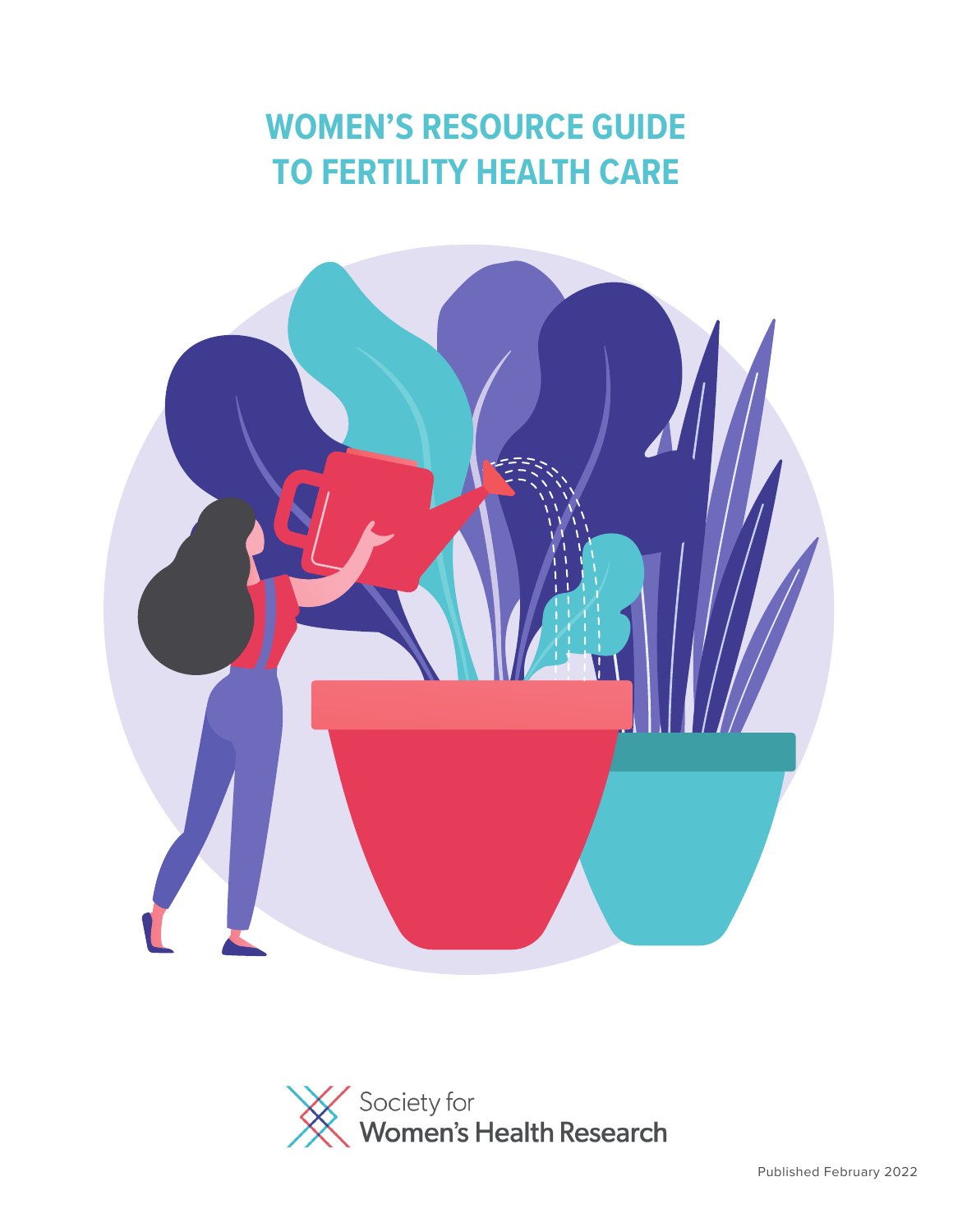

### **About SWHR**

The Society for Women's Health Research (SWHR) is a national nonprofit and thought leader dedicated to promoting research on biological sex differences in disease and improving women's health through science, policy, and education. Founded in 1990 by a group of physicians, medical researchers, and health advocates, SWHR is making women's health mainstream by addressing unmet needs and research gaps in women's health. Thanks to SWHR's efforts, women are now routinely included in most major medical research studies and more scientists are considering sex as a biological variable in their research. Visit **[www.swhr.org](http://www.swhr.org)** for more information.

## **About SWHR's Fertility Program**

SWHR Science Programs identify research gaps and address unmet needs in diseases and conditions that exclusively affect women or that disproportionately or differently affect women. The Fertility Program was established in 2021 to address barriers to access and reduce health disparities related to treatments for infertility in women. The Program engages patients and patient advocates, clinicians and fertility specialists, researchers, and health care decision-makers around the burden of female infertility and promotes science-based health care policies and education to improve patient outcomes.

#### **Acknowledgements**

**Fertility Working Group Contributors:**

**Kurt T. Barnhart, MD, MSCE,** University of Pennsylvania School of Medicine **William Burns, MD, FACOG,** Marshall University **Barbara Collura,** RESOLVE: The National Infertility Association **Kerri Cornish-Morton,** Patient **Stacey L. Edwards-Dunn,** MPH, MDIV, DMIN, Fertility for Colored Girls **Davina Fankhauser, MA, Fertility Within Reach David Frankfurter, MD,** George Washington University School of Medicine and Health Sciences

**Tarun Jain, MD,** Northwestern University School of Medicine

Thank you to SWHR staff who also contributed to the development of this resource guide:

**Dmitry Kissin, MD, MPH,** Centers for Disease Control and Prevention

**Rebecca O'Connor,** American Society for Reproductive Medicine

**Torie Comeaux Plowden, MD, MPH, FACOG,** Walter Reed National Military Medical Center

**Gloria Salazar, MD, FSIR,** University of North Carolina at Chapel Hill

**Richard Shalansky-Goldberg, MD,** University of Pennsylvania

**Hugh Taylor, MD,** Yale School of Medicine

**Regina Townsend, MLIS,** The Broken Brown Egg

**Irene O. Aninye, PhD,** Chief Science Officer **Carolyn McPhee, MPH,** Science Programs Manager **Gabriella Watson, MS,** Science Programs Coordinator

SWHR extends our sincere thanks to the following sponsor for their support of this educational work.

## Guerbet | !!

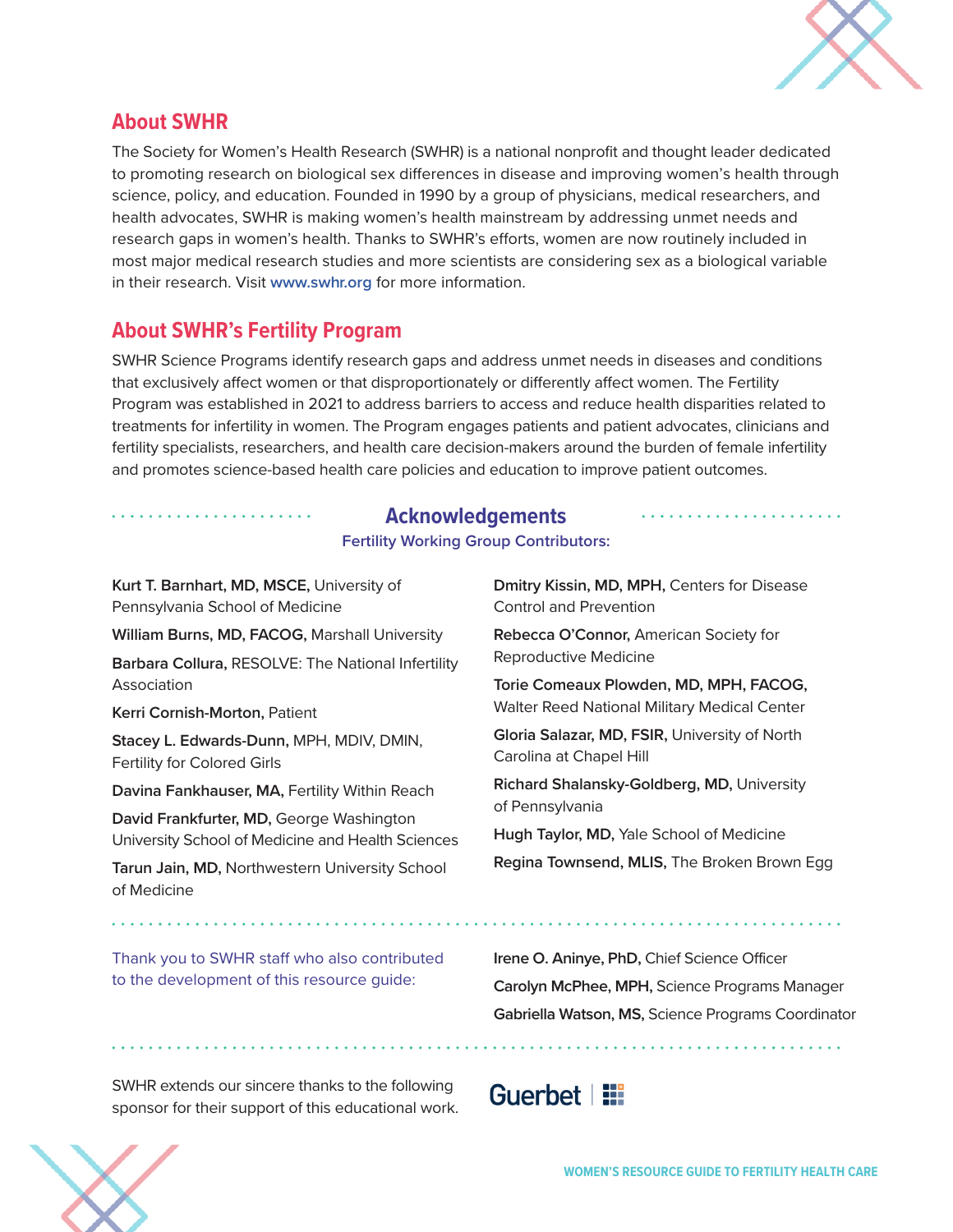## **FERTILITY AND PLANNING A FAMILY**



Fertility is the ability to conceive and bear children. Women are born with about 1-2 million eggs, but release only 300 to 400 through ovulation during their lifetime. Each month, an egg is released from an ovary **(ovulation)** and travels through one of the fallopian tubes to the uterus. Sperm may meet with and fuse to the egg **(fertilization)** on its way to the uterus, even after living up to 3 or 5 days in the female reproductive tract. The body releases hormones that promote the movement and meeting of the egg and sperm and prepare the uterus to house a fertilized egg **(implantation)**. If the egg is not fertilized, this

**It is UNTRUE that birth control use (hormonal contraceptives, LARCs, etc.) causes infertility. While certain contraceptives might mask menstrual cycle irregulates that may contribute to future infertility, more than 83% of women become pregnant within 12 months after discontinuing contraception.**

preparatory process is transitioned to menstruation, allowing the body to reset for another cycle over the next 21-35 days.

#### **FAMILY PLANNING**

Crafting a **[Reproductive Life Plan](https://www.cdc.gov/preconception/planning.html)** encourages both women and men to set goals for having or not having children and to develop strategies for successful family planning. It takes into consideration your personal values, resources, and goals. Some sample questions to ask yourself include:

- Do I hope to have any (more) children?
- How long do I plan to wait until I become pregnant (again)?
- Have I looked at my family health history to see if I am at risk for a disease or condition that may impact fertility and/or pregnancy?

A woman's fertility peaks in her 20s, and by age 35 begins to significantly decline, even in healthy women. Male fertility also decreases with age; however, age-related male infertility is often not a problem before age 60.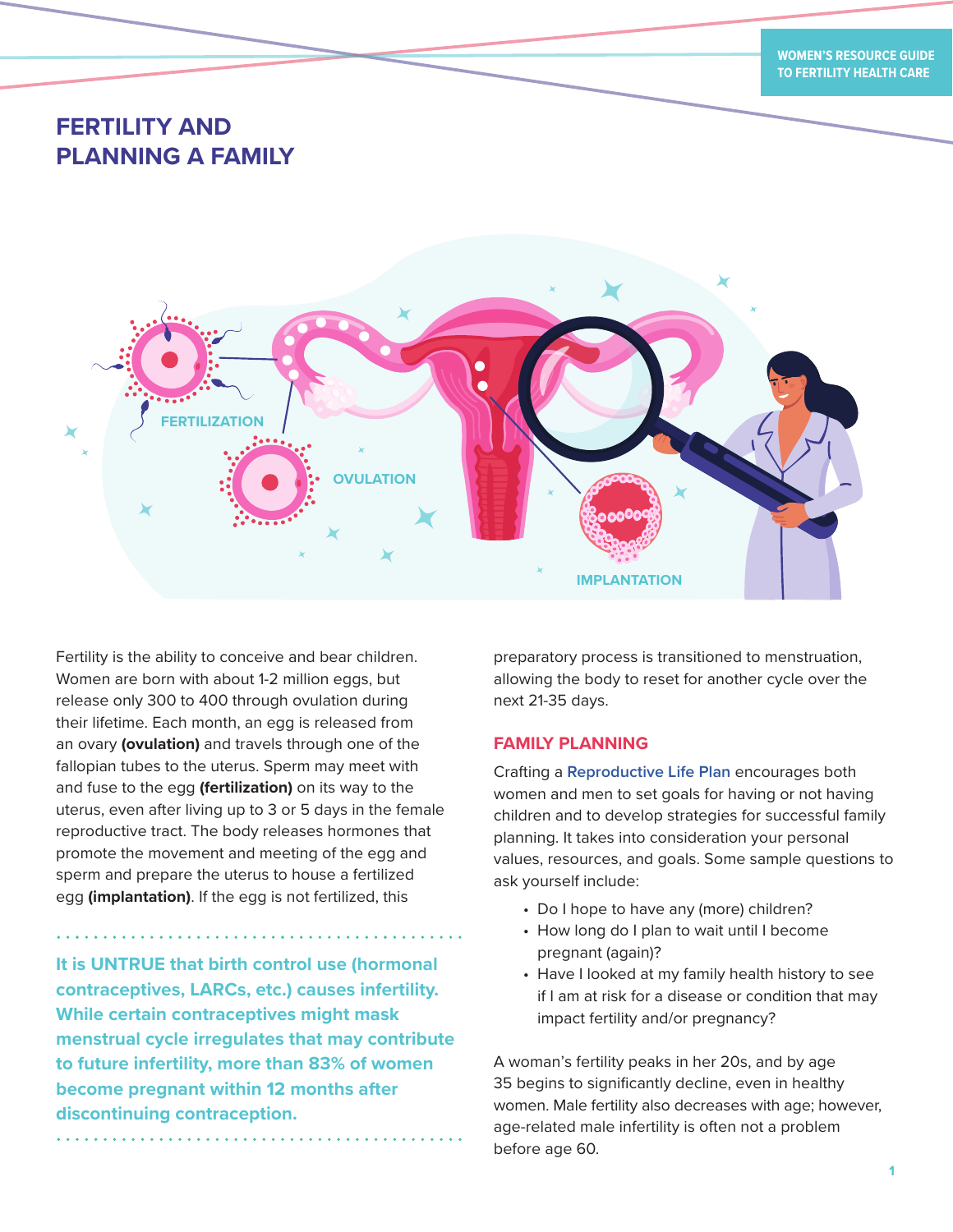#### **Common factors that can present challenges to fertility include:**

- Age (>40 years old)
- Weight (obesity or underweight)
- Smoking, alcohol, and drug use
- Sexually transmitted infections
- Certain chronic health conditions (e.g., diabetes, thyroid disease, celiac disease, sickle cell anemia)

#### **Ways to promote your personal and reproductive health:**

- Track your menstrual cycle and ovulation
- Maintain your well woman exams with your health care provider
- Refrain from smoking, drug, and alcohol use
- Avoid toxic substances and environmental contaminants
- Reach and maintain a healthy weight
- Manage existing health issues (e.g., diabetes, anemia)
- Investigate relevant family medical history
- Explore health insurance considerations and coverage



**Talk to your health care provider about all your family planning options, timeline, and goals, so you can determine whether fertility preservation is a path you would like to pursue.**

#### **FERTILITY PRESERVATION**

Fertility preservation is a process that saves or protects eggs, sperm, or reproductive tissue, leaving the option open to have biological children in the future. While this method can be used to delay parenthood, individuals with certain health conditions or treatments that lead to diminished fertility can also benefit from fertility preservation. **It is important to understand that preserving reproductive cells does not guarantee future viability or a successful pregnancy.**

#### **ADDITIONAL RESOURCES**

- **[Flo Health App](https://flo.health/)\***
- **[Reproductive Life Plan Worksheet](https://dhss.delaware.gov/dph/chca/files/adultlifeplan2011.pdf)**

\*The Federal Trade Commission provides **[guidance to customers](https://www.ftc.gov/sites/default/files/u544718/flo_health_app_infographic_11022020_en_508_0.jpg)** on how to select and use health apps while reducing privacy risks.

#### **References**

American Society for Reproductive Medicine (2012). *Age and Fertility: A Guide for Patients.* **[https://www.reproductivefacts.org/globalassets/rf/news-and-publications/bookletsfact-sheets/english-fact-sheets-and-info](https://www.reproductivefacts.org/globalassets/rf/news-and-publications/bookletsfact-sheets/english-fact-sheets-and-info-booklets/Age_and_Fertility.pdf)[booklets/Age\\_and\\_Fertility.pdf](https://www.reproductivefacts.org/globalassets/rf/news-and-publications/bookletsfact-sheets/english-fact-sheets-and-info-booklets/Age_and_Fertility.pdf)**

Before Pregnancy. Centers for Disease Control and Prevention. **<https://www.cdc.gov/preconception>**/. Accessed 2 Dec 2021.

Reproductive Health: Infertility FAQs. Centers for Disease Control and Prevention. **[https://www.cdc.gov/reproductivehealth/](https://www.cdc.gov/reproductivehealth/infertility/) [infertility/](https://www.cdc.gov/reproductivehealth/infertility/)**. Accessed 2 Dec 2021.

Tydén T, Verbiest S, Van Achterberg T, Larsson M, Stern J. Using the Reproductive Life Plan in Contraceptive Counselling. *Ups J Med Sci.* 2016;121(4):299-303.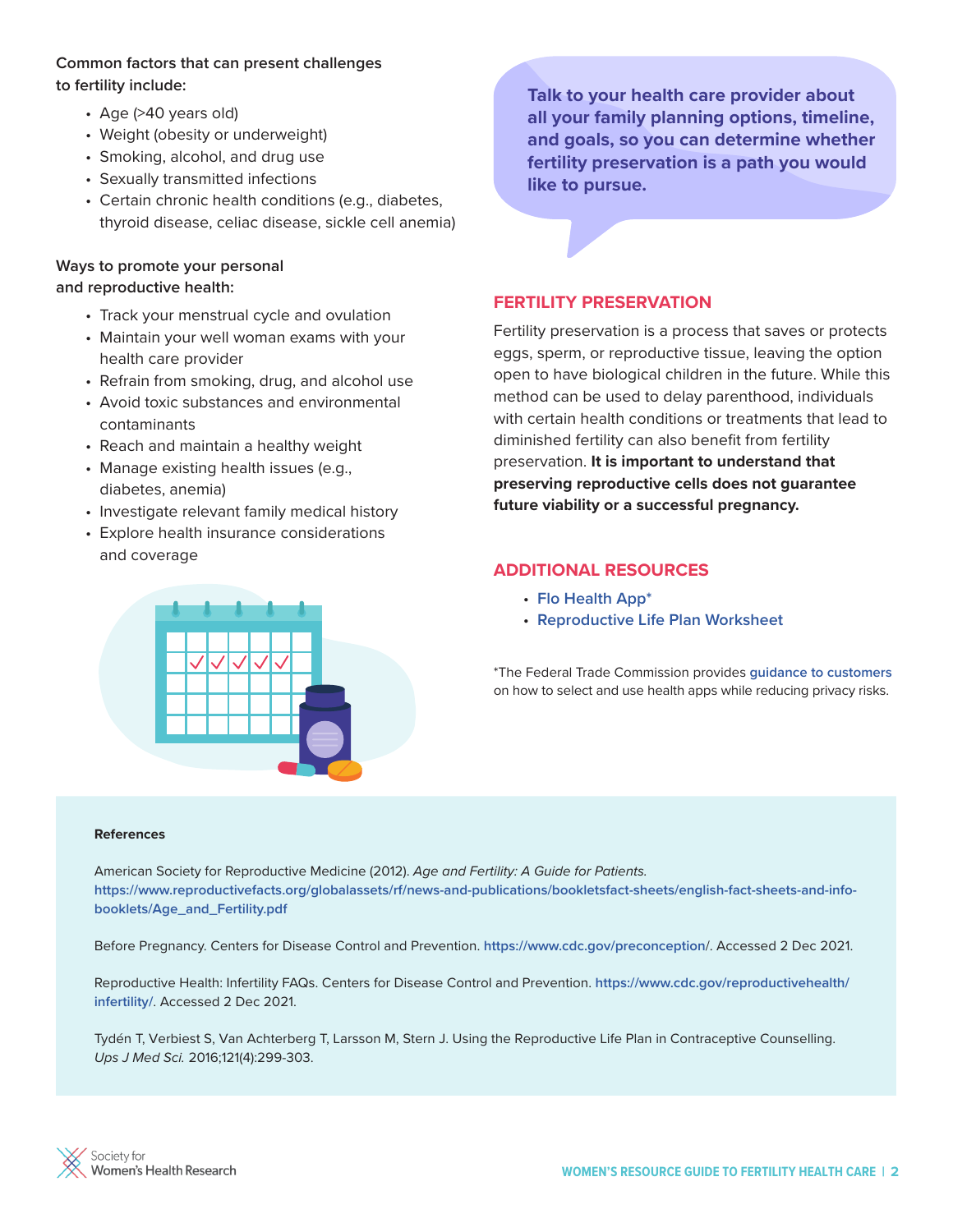## **UNDERSTANDING AND EVALUATING INFERTILITY**



#### **INFERTILITY**

Infertility is characterized as the inability to become pregnant after 12 months of regular, unprotected sexual intercourse. Infertility can be caused by any number of issues due to both female and male-related factors.

> **1** in **11** women have trouble getting or sustaining pregnancy

**The most common cause (40%) of infertility in women is related to issues with ovulation.**

#### **Common Causes of Infertility:**

| <b>Female Factor Infertility</b> | <b>Male Factor Infertility</b> |
|----------------------------------|--------------------------------|
| • Ovulation disorders            | • Abnormal sperm               |
| • Abnormalities of the           | production or function         |
| cervix or uterus                 | • Problems with                |
| • Blockage or damage             | ejaculation                    |
| of the fallopian tubes           | • Environmental factors        |

Certain cancer treatments can cause damage to reproductive organs resulting in infertility.

15-30% of infertile couples are diagnosed with **unexplained infertility** – when the causes cannot be determined.

Some women are at higher risk for infertility due to:

- Age (35 years or older)
- History of pelvic inflammatory disease or ectopic pregnancy
- Polycystic ovary syndrome (PCOS)
- Endometriosis
- Thyroid dysfunction

Male factor infertility can also occur in sexual partners due to past injury, trauma, or surgery to the scrotum and testes, or with men who experience challenges having erections or ejaculating.

**<sup>1</sup>** in **9** men experience infertility **Fertility conversations are often framed to apply to heterosexual couples. If you are single, LGBTQ+, or nonconforming, do not be afraid to discuss your fertility concerns or family planning goals with a health care provider that is open and responsive to your needs.**

> Regardless of your risk, consider talking to your health care provider even before you begin trying to conceive. Not only can they help you prepare for a healthy pregnancy, but they can also monitor your progress and diagnose potential infertility early on.

> It is generally recommended to seek infertility treatment after 12 months of unprotected sex without conception. However, women who are 35 years or older should seek evaluation after 6 months of trying.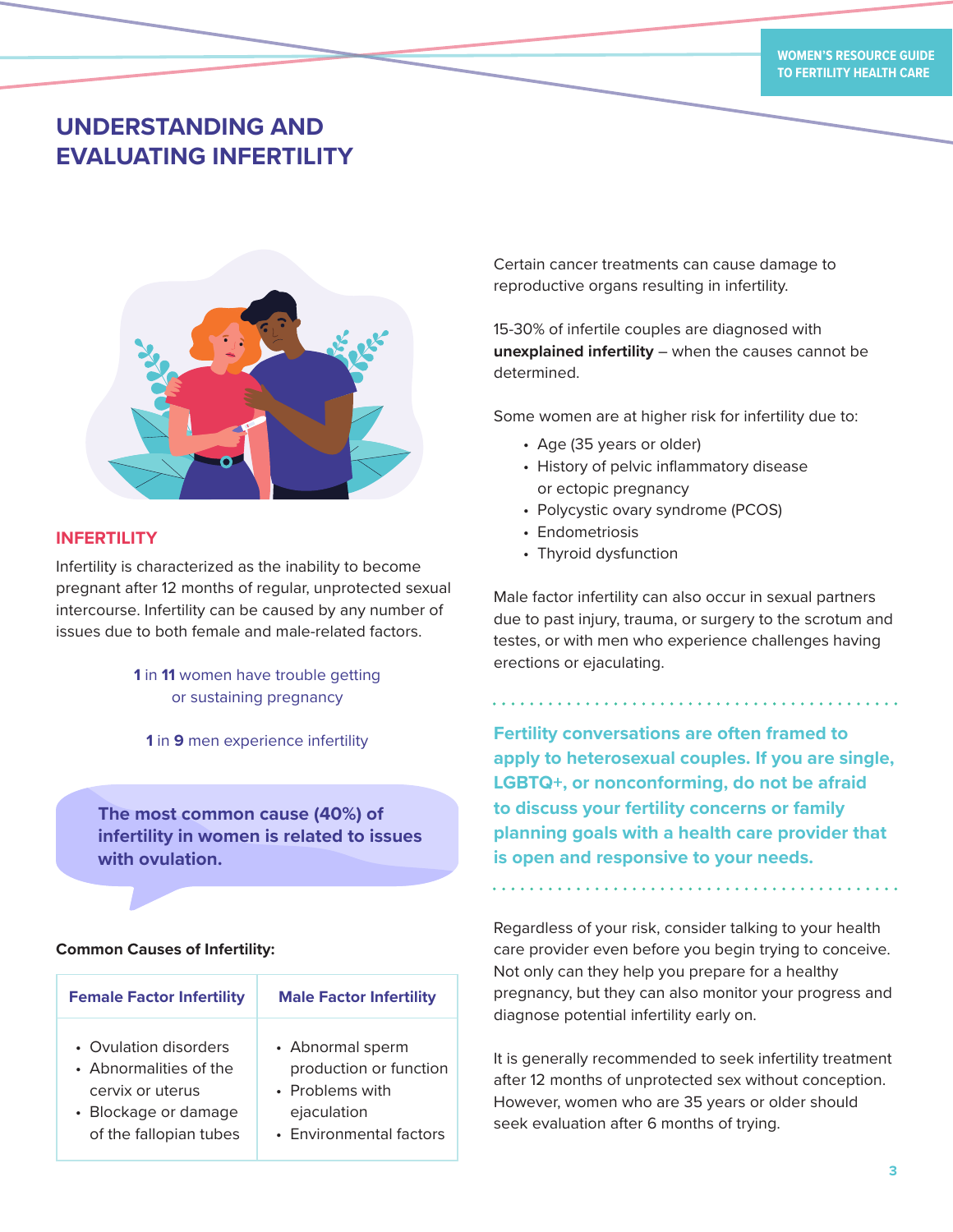#### **EVALUATING INFERTILITY**

There are a number of causes for infertility in both men and women. Your health care provider should conduct an evaluation of you and your partner to assess what may be causing your difficulties to conceive. A fertility evaluation may involve a number of components and tests, such as:

- A complete medical history of both partners
- A pelvic exam
- Assessment of ovulation
- Tests for hormones associated with fertility and reproduction, such as estradiol, follicle-stimulating hormone, thyroid hormones, and anti-Müllerian hormone
- Evaluation of the uterus and fallopian tubes
	- o **Hysterosalpingography (HSG)** uses a contrast dye and x-ray to visualize if the fallopian tubes are blocked.
	- o **Diagnostic hysteroscopy** inserts a lighted telescope-like device into the uterus to view the uterine cavity.
	- o **Transvaginal ultrasonography** and/or **sonohysterography** use ultrasound to view the inside of the uterus and fallopian tubes.
- Semen analysis to evaluate sperm health and function
- Additional preconception health testing to assess general health (e.g., blood count, infectious disease tests, immunizations)



**The contrast dye used during the HSG diagnostic procedure can have a "tubal flushing" effect with indirect fertility benefits. Depending on the cause of infertility, some studies using an oilbased contrast dye have documented improved fertility within the first 6 months after undergoing the procedure.**

#### **ADDITIONAL RESOURCES**

- **[Broken Brown Egg](https://thebrokenbrownegg.org/)**
- **[Fertility for Colored Girls](https://www.fertilityforcoloredgirls.org/)**
- **[Fertility Within Reach](https://www.fertilitywithinreach.org/)**
- **[Jewish Fertility Foundation](https://jewishfertilityfoundation.org/)**
- **[RESOLVE: The National Infertility Association](https://resolve.org/)**

#### **References**

American College of Obstetricians and Gynecologists. Infertility Workup for the Women's Health Specialist . *Obstet Gynecol*. 2019;133:e377-84.

Diagnostic Testing for Female Infertility. American Society for Reproductive Medicine. **[https://www.reproductivefacts.org/](https://www.reproductivefacts.org/news-and-publications/patient-fact-sheets-and-booklets/documents/fact-sheets-and-info-booklets/diagnostic-testing-for-female-infertility) [news-and-publications/patient-fact-sheets-and-booklets/documents/fact-sheets-and-info-booklets/diagnostic-testing-for](https://www.reproductivefacts.org/news-and-publications/patient-fact-sheets-and-booklets/documents/fact-sheets-and-info-booklets/diagnostic-testing-for-female-infertility)[female-infertility](https://www.reproductivefacts.org/news-and-publications/patient-fact-sheets-and-booklets/documents/fact-sheets-and-info-booklets/diagnostic-testing-for-female-infertility)**/. Accessed 2 Dec 2021.

Dreyer K, van Rijswijk J, Mijatovic V, et al. Oil-Based or Water-Based Contrast for Hysterosalpingography in Infertile Women. *New Eng J Med.* 2017;376(21):2043-2052.

Girum T, Wasie A. Return of Fertility After Discontinuation of Contraception: A Systematic Review and Meta-analysis. *Contracept Reprod Med.* 2018;3:9.

Infertility 101: What is Infertility? RESOLVE: The National Infertility Association. **[https://resolve.org/infertility-101/what-is](https://resolve.org/infertility-101/what-is-infertility/fast-facts/)[infertility/fast-facts/](https://resolve.org/infertility-101/what-is-infertility/fast-facts/)**. Accessed 2 Dec 2021.

Quaas A, Dokras A. Diagnosis and Treatment of Unexplained Infertility. *Rev Obstet Gynecol.* 2008;1(2):69-76.

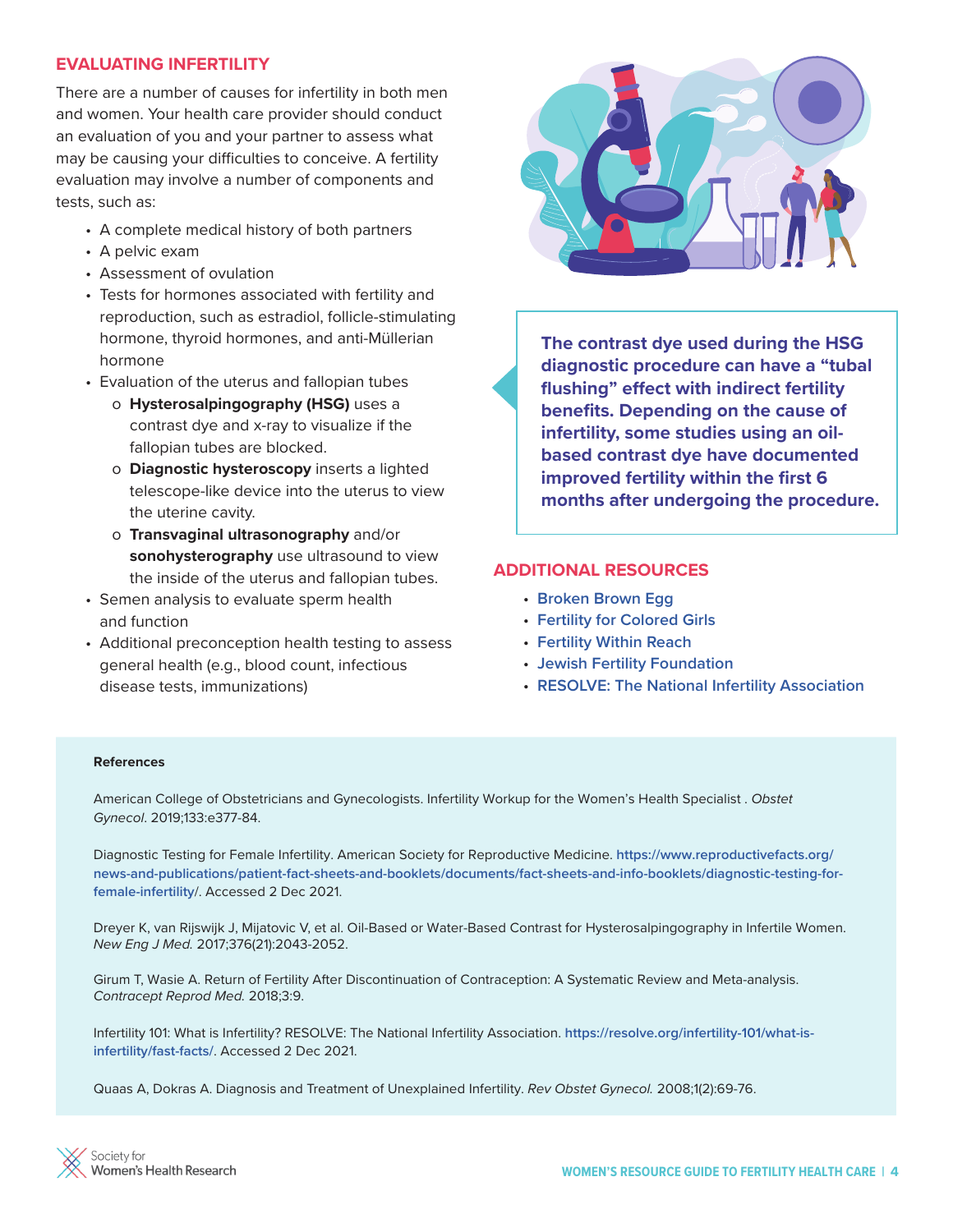## **UNDERSTANDING YOUR FERTILITY TREATMENT OPTIONS**



#### **FERTILITY TREATMENT OPTIONS**

Treatment options for infertility can include: medication, surgery, genetic testing, intrauterine insemination, and in vitro fertilization.

#### **~12% of women** ages 15-49 have received some type of infertility service

**Fertility drugs** for women alter hormone levels to help regulate or stimulate ovulation. This is the primary treatment method for women whose infertility is linked to an ovulation disorder. Commonly prescribed fertility drugs include:

- Clomiphene citrate
- Gonadotropins, including FSH and hCG
- Letrozole

Fertility drugs carry some risks, including pregnancy with multiples, ovarian hyperstimulation syndrome, and a slightly increased rate of ectopic pregnancy. Women

have also reported unpredictable mood changes while taking fertility drugs.

#### **25-35% of female infertility** has been linked to fallopian tube blockage or damage

**Surgical** options are less common due to high success rates of other treatments. However, surgery can help correct problems with the uterine anatomy or fallopian tubes.

- Tubal surgeries address blocked fallopian tubes.
- Laparoscopic or hysteroscopic surgeries can help remove uterine fibroids, polyps, endometria lesions, or pelvic and uterine adhesions.

**Intrauterine insemination (IUI)** is a type of artificial insemination that uses a long, thin tube to place sperm directly into the uterus around the time of ovulation. The risks of IUI include pain, spotting, and rarely infection.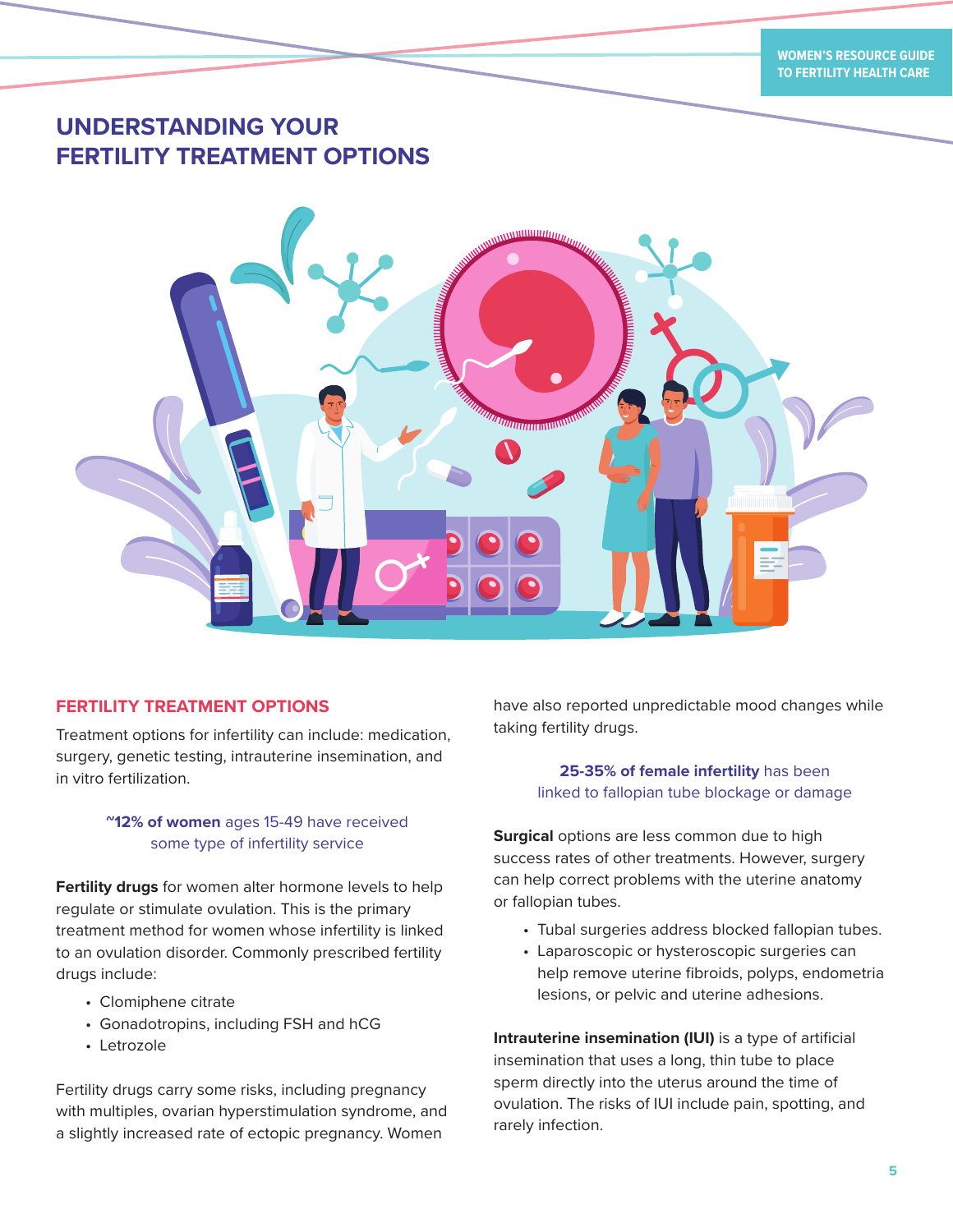**In vitro fertilization (IVF)** is a type of assisted reproductive technology that involves removing eggs and sperm from two individuals and combining (fertilizing) them in the laboratory before transferring the embryo(s) into the uterus.

#### **2% of babies born** in the U.S. today are conceived using IVF

**Donor eggs, sperm, or embryos** can be harvested from one person(s) and then transferred to the intended parent for their own attempt at pregnancy, or transferred to a gestational carrier to carry the pregnancy.



#### **FINANCING FERTILITY CARE**

**Always check your health insurance policy to understand coverage processes and costs.** Additionally, many states have laws requiring employers to cover certain fertility treatments. The average out-of-pocket costs associated with diagnosing and treating infertility vary by procedure, clinic, and geographic location.

Do not be discouraged by costs. There are assistance programs and resources to support your investment in your reproductive life plan and family goals, such as the ones listed here. Also, ask your health care providers for additional resources they may know and recommend.

#### What to Expect

**Keep in mind that, even with treatment, conceiving takes time. Some treatments may need multiple attempts before you can determine if it will be successful for you or not. Continue to talk to your health care providers about any questions or concerns throughout the process.**

#### **DECIDING ON A TREATMENT PLAN**

Infertility treatment plans should be developed to meet your specific needs, values, and goals, including:

- Cause(s) and duration of your infertility
- Family planning goals (long and short-term)
- Age of you and your partner
- Risks and side effects
- Medical history
- Personal values and beliefs

#### **ADDITIONAL RESOURCES**

- **[CDC IVF Success Estimator](www.cdc.gov/art/ivf-success-estimator)**
- **[Fertility Within Reach: Grant and](https://www.fertilitywithinreach.org/financial-assitance/grant-assitance/) [Discount Programs](https://www.fertilitywithinreach.org/financial-assitance/grant-assitance/)**
- **[RESOLVE: Insurance Coverage by State](www.resolve.org/what-are-my-options/insurance-coverage/infertility-coverage-state/)**

#### **References**

Assisted Reproductive Technology. Centers for Disease Control and Prevention. **<https://www.cdc.gov/art>**. Accessed 2 Dec 2021.

Infertility Stats You Should Know. Fertility Answers. **[https://www.fertilityanswers.com/13-stats-know](https://www.fertilityanswers.com/13-stats-know-infertility/)[infertility/](https://www.fertilityanswers.com/13-stats-know-infertility/)**. Accessed 2 Dec 2021.

Katz P, Showstack J, Smith JF, et al. Costs of Infertility Treatment: Results from an 18-month Prospective Cohort Study. *Fertil Steril.* 2011;95(3):915-921.

Treatment Options. RESOLVE: The National Infertility Association. **[https://resolve.org/what-are-my](https://resolve.org/what-are-my-options/treatment-options/)[options/treatment-options/](https://resolve.org/what-are-my-options/treatment-options/)**. Accessed 2 Dec 2021.

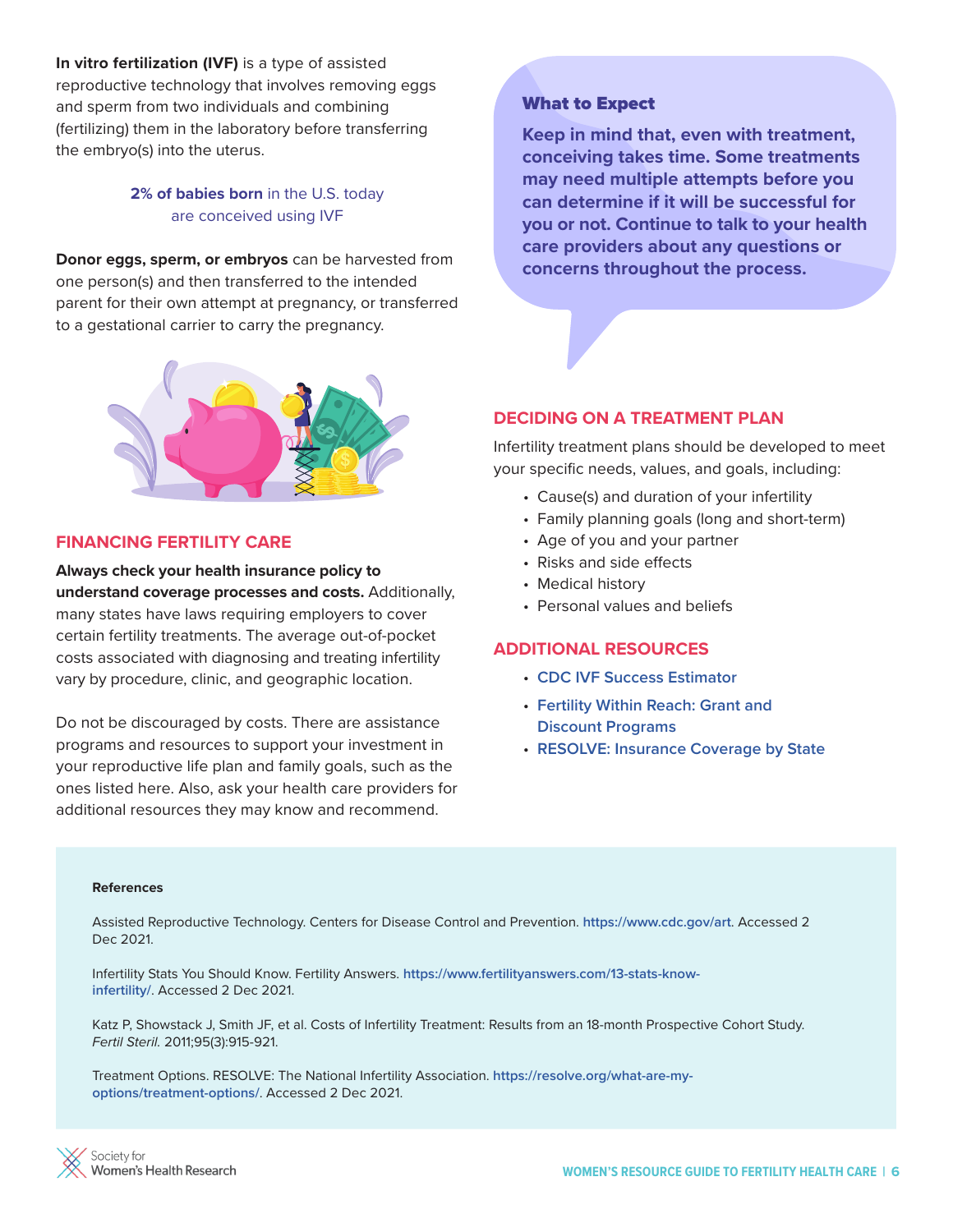## **NAVIGATING YOUR FERTILITY CARE**



#### **FERTILITY CARE PROVIDERS**

Many women start their fertility journey with their current women's health or primary care provider. While your primary provider is good place to begin, your fertility care may benefit from additional health care professionals with subspecialty expertise.

Primary Care Providers:

- **Family Physicians** can provide general women's health care and help monitor family planning progress with their patients.
- **Obstetricians/Gynecologists (OB/GYN)** specialize in female reproductive health and provide women's health care during pre-conception, pregnancy, childbirth, and immediately after delivery.
- **Nurse practitioners** can specialize in obstetrics and gynecology (OGNP) and provide women's health services.
- **Midwives** are trained to help healthy women during labor and delivery, as well as prenatal and postpartum support.

What is a fertility specialist? **Not all fertility specialists have the same education, training, and clinical practice expertise. It's important to research your options and understand their experience and skills to ensure which fertility specialist would be a good fit for you and your care needs.**

Specialized Fertility Care Providers:

- **Reproductive endocrinologists** are OB/GYNs with fellowship training and board certification in reproductive endocrinology and infertility (REI). An REI has advanced knowledge to help diagnose, treat, and overcome infertility challenges in both men and women.
- **Reproductive urologists** or **andrologists** specialize in addressing fertility issues in men.

Other members of your multidisciplinary care team may include:

- **Complementary and alternative medicine (CAM)** providers for alternative therapies (e.g., acupuncture).
- **Interventional radiologist** for certain minimally invasive procedures (e.g., hysterosalpingography or "tubal flushing") to diagnose and treat reproductive tract blockages that can impact fertility.
- **Mental health professional** for emotional health, sexual health, behavioral therapy, and coping skills.
- **Nutritionist or dietitian** for nutritional counseling and health.

**Fertility care is not just about getting pregnant, but also about having a healthy pregnancy, labor, and delivery for both mom and baby.**

#### **SHARED DECISION-MAKING**

Patient-centered health care often involves providers and patients working together to make decisions about tests and treatments throughout their health care journey. You should feel comfortable and empowered to ask as many questions as needed to be confident in your health care provider and fertility care plan. Talk to your provider early and often about any concerns you may have.